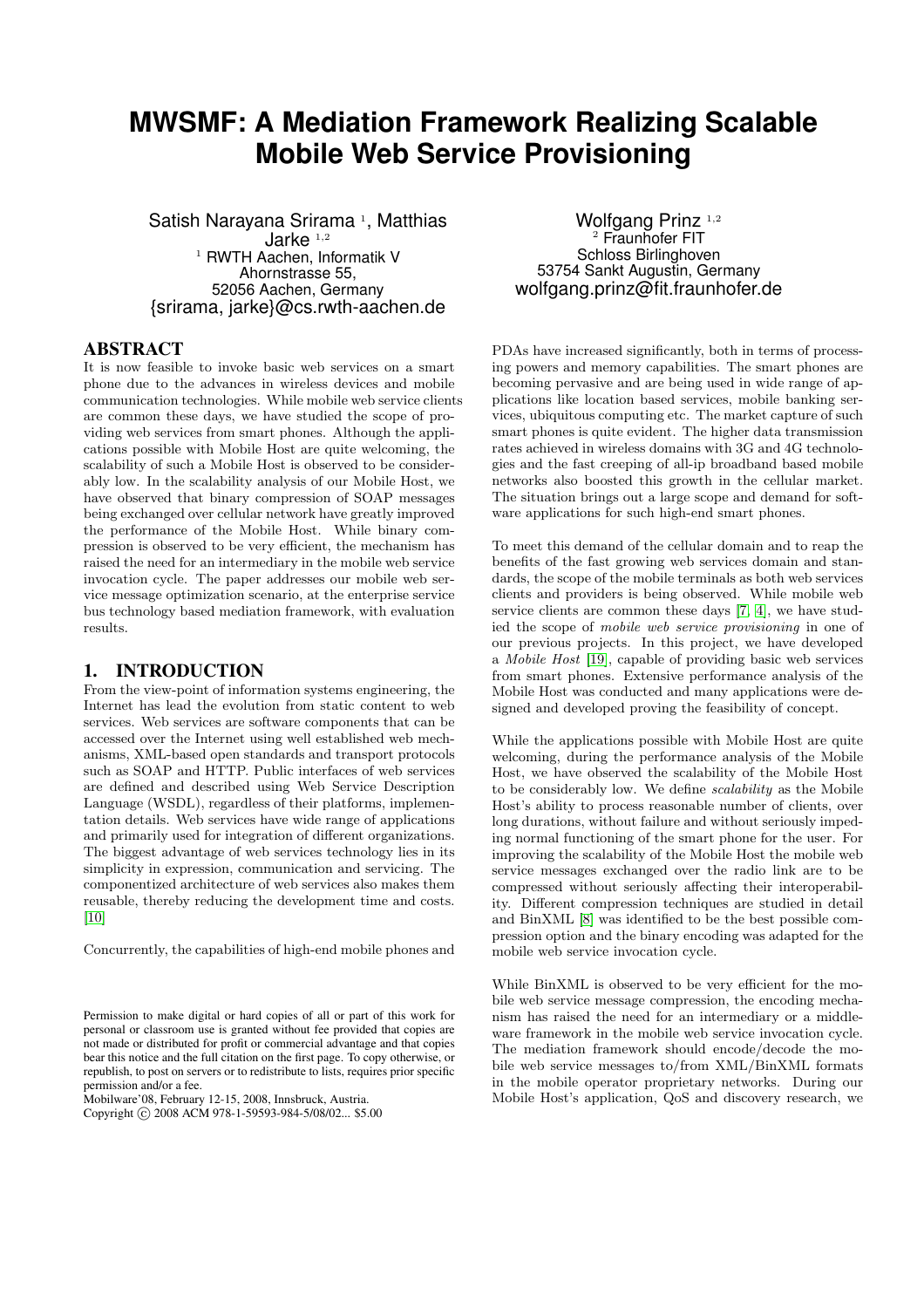have identified the final deployment scenario of Mobile Hosts in the cellular networks. The Mobile Web Services Mediation Framework (MWSMF) is established as an intermediary between the web service clients and the Mobile Hosts based on the Enterprise Service Bus (ESB) technology. The features, realization details and performance analysis of the mediation framework, specific to maintaining scalability of the Mobile Host are addressed in this paper. The rest of the paper is organized as follows:

Section 2 discusses the concept of mobile web service provisioning. Section 3 addresses scalability analysis of the Mobile Host. Section 4 discusses the components and realization details of the mobile web services mediation framework, while section 5 provides the evaluation of the MWSMF. Section 6 summarizes the results and concludes the paper.

## 2. MOBILE WEB SERVICE PROVISIONING

Service Oriented Architecture (SOA) [\[6\]](#page-6-5) is a component model that delivers application functionality as services to end-user applications and other services, bringing the benefits of loose coupling and encapsulation to the enterprise application integration. SOA is not a new notion and many technologies like CORBA and DCOM at least partly represent this idea. Web services are newest of these developments and by far the best means of achieving SOA. Using web services for SOA provides certain advantages over other technologies. Specifically, web services are based on a set of still evolving, though well-defined W3C standards that allow much more than just defining interfaces.

The quest for enabling these open XML web service interfaces and standardized protocols also on the radio link, with the latest developments in cellular domain, lead to a new domain of applications, mobile web services. The developments in cellular world are two folded; firstly there is a significant improvement in device capabilities like better memory and processing power and secondly with the latest developments in mobile communication technologies with 3G and 4G technologies, higher data transmission rates in the order of few mbs were achieved. In the mobile web services domain, the resource constrained mobile devices are used as both web service clients and providers, still preserving the basic web services architecture in the wireless environments. While mobile web service clients are quite common these days [\[7,](#page-6-1) [4\]](#page-6-2), the research with providing web services from smart phones is still sparse. In our mobile web service provisioning project one such Mobile Host was developed proving the feasibility of concept [\[19\]](#page-6-3). Figure [1](#page-1-0) shows the deployment scenario of mobile web services, where mobile devices are used as both web service providers and clients.

Mobile Host is a light weight web service provider built for resource constrained devices like cellular phones. It has been developed as a web service handler built on top of a normal Web server. The SOAP based web service requests sent by HTTP tunneling are diverted and handled by the web service handler component. The Mobile Host was developed in PersonalJava on a SonyEricsson P800 smart phone. The footprint of the fully functional prototype is only 130 KB. Open source kSOAP2 [\[12\]](#page-6-6) was used for creating and handling the SOAP messages.



<span id="page-1-0"></span>Figure 1: Mobile terminals as web service providers and clients

The detailed evaluation of this Mobile Host clearly showed that service delivery as well as service administration can be done with reasonable ergonomic quality by normal mobile phone users. As the most important result, it turns out that the total web service processing time at the Mobile Host is only a small fraction of the total request-response time  $(<10\%)$  and rest all being transmission delay. This makes the performance of the Mobile Host directly proportional to achievable higher data transmission rates. Similarly the regression analysis of the Mobile Host showed that the Mobile Host can handle up to 8 concurrent requests for reasonable services of message sizes approximately 2 kb. Mobile Host is also possible with other Java variants like J2ME, for smart phones. We also have developed a J2ME based Mobile Host and its performance was observed to be not so significantly different from that of the PersonalJava version. The J2ME based implementation is used in analyzing the scalability of the Mobile Host.

Mobile Host opens up a new set of applications and it finds its use in many domains like mobile community support, collaborative learning, social systems and etc. Primarily, the smart phone can act as a multi-user device without additional manual effort on part of the mobile carrier. Many applications were developed and demonstrated, for example in a distress call; the mobile terminal could provide a geographical description of its location (as pictures) along with location details. Another interesting application scenario involves the smooth co-ordination between journalists and their respective organizations. Most recently the scope of the Mobile Host in m-learning (mobile learning) domain is also being studied with applications like podcasting, mobile blogging, expertise finders and etc. The Mobile Host in a cellular domain is of significant use in any scenario which requires polling that exchanges significant amount of data with a standard server, for example a mobile checking for the updates of RSS feeds provided by a server. The Mobile Host can eliminate polling process as the RSS feeds can now be directly sent to the Mobile Host, when the RSS feeds updated [\[19\]](#page-6-3).

### 3. SCALABILITY ANALYSIS OF MOBILE WEB SERVICE PROVISIONING

While the applications possible with Mobile Host are quite welcoming, during the performance analysis of the Mobile Host, we have observed the scalability of the Mobile Host to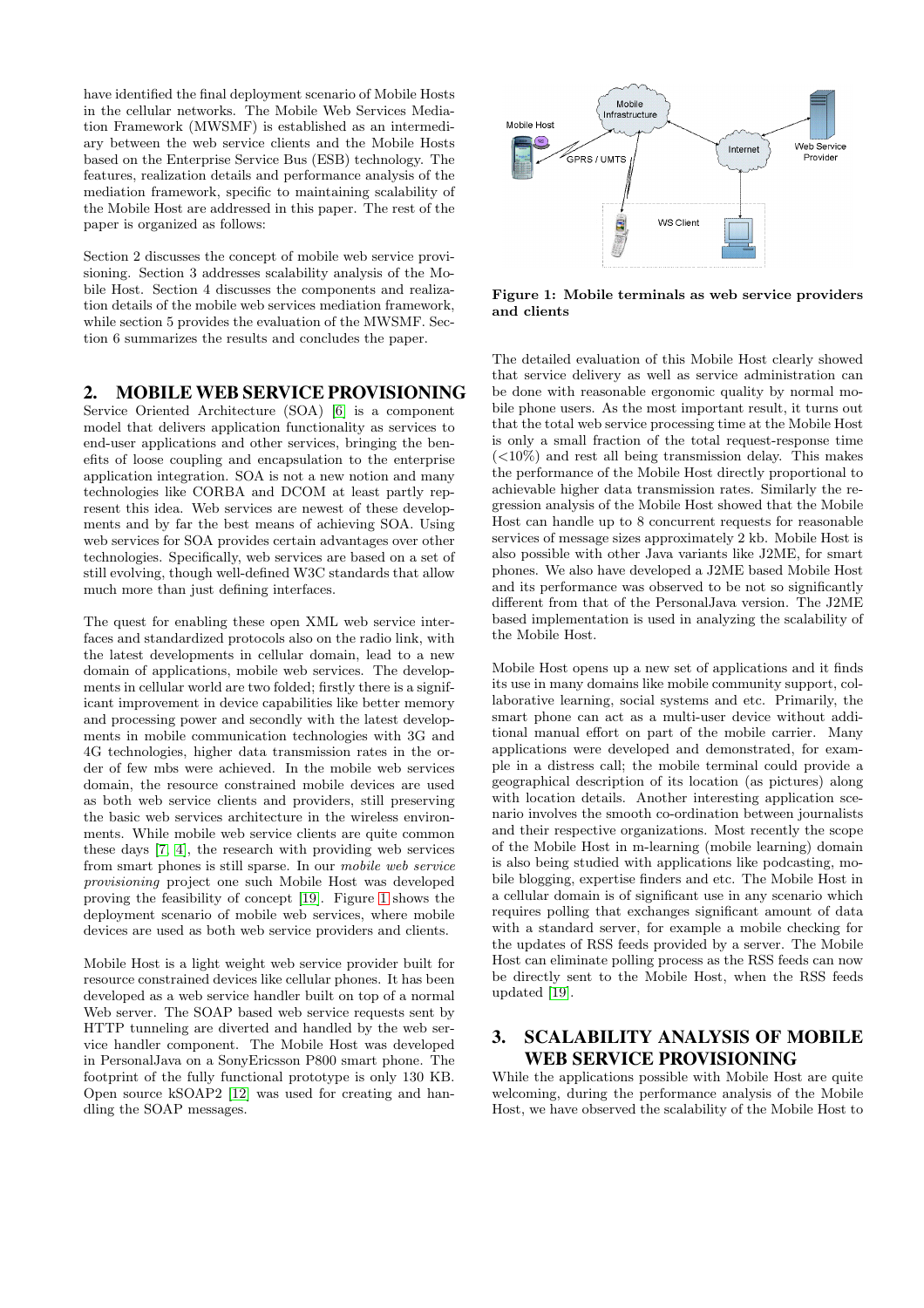be considerably low. From the regression analysis of Mobile Host for checking its scalability, Mobile Host was successful in handling 8 concurrent accesses for reasonable service like location data provisioning service with response size of approximately 2Kb. The main reason for not being able to process more mobile web service clients was due to the transmission delay which constituted 90% of the mobile web service invocation cycle time. Similar analysis conducted with the mobile picture service, where the response size is approximately 40 kb, further supported this point. So the Mobile Host's scalability is inversely proportional to increased transmission delays. The transmission delays can be reduced in two ways. 1.) By achieving higher data transmission rates with current generation telecommunication technologies. 2.) By reducing the size of the message. In the scalability analysis of the Mobile Host, we mainly concentrated at the second issue i.e. reducing the size of the message being transmitted over the radio link.

Web services communication is a layered communication and across different protocols. Considering SOAP over HTTP, at the lowest level is the transportation protocol, TCP. On top of TCP lies the HTTP communication. Then SOAP communication is over the HTTP protocol. The application communication and protocols for example WS-Security lies on top of SOAP. So any message exchanged over the web service communication, consists some overhead across all the different layers. Since we have considered wireless environments, and the message exchange is over the cellular network, the size of the message has to be reduced to the minimum possible level [\[13\]](#page-6-7). The size of the mobile web service message is shown in equation [1.](#page-2-0)

$$
B_{msg} = B_{tp} + B_{mtp} + B_{soap} + B_{app} \tag{1}
$$

<span id="page-2-0"></span>Where  $B_{tp}$ ,  $B_{mtp}$ ,  $B_{soup}$ ,  $B_{app}$  are the message overheads over transportation, message transportation, SOAP, application protocols respectively. So to exchange the messages effectively over the radio link  $B_{msg}$  has to be minimized. For this the messages are to be compressed/encoded in the optimal way. The minimal encoding may not always be the best solution. First reason for this is that the encoding should be efficient, both in terms of message size reduced and extra performance penalties added to the devices. For example if the size of message is reduced by 50% and the processing of the encoding takes more than half the time of actual message exchange cycle, the encoding mechanism is not efficient. Secondly the encoding mechanism should not affect the interoperability. If an attempt is made to reduce the overload at  $B_{tp}$  or  $B_{mtp}$ , the interoperability of the web services is seriously impeded. So the best position to target the encoding process is at the  $B_{soap}$  and upper levels. So the XML based SOAP messages are to be compressed.

Web service messages can be compressed with standard compression techniques like Gzip or XML-specific compression techniques like XMill to obtain smaller message sizes. Canonical XML [\[5\]](#page-6-8) standard targets the logical equivalence of these compressed XML messages. Recently there is an effort with the Fast Web Services [\[15\]](#page-6-9), Fast Infoset standard draft [\[16\]](#page-6-10), Efficient XML [\[1\]](#page-6-11), BinXML [\[8\]](#page-6-4) etc. to specify a binary format for XML data that is an efficient alternative to XML in resource constrained environments. Most recently there

is also some effort with BiM (Binary Format for Metadata) [\[11\]](#page-6-12) standard for the binary encoding of MPEG-7 Metadata. BiM is designed in a way that it allows fast parsing and filtering of the XML data at the binary level itself, without having to decompress again. [\[9\]](#page-6-13) gives a comparison of different compression technologies for XML data and specifies the best scenario for the web service message exchange across smart phones. The analysis suggests that BinXML is the best option (BiM was not considered in this analysis) to compress web service messages considering compression ratio, processing time and resource usage.

Based on the analysis at [\[9\]](#page-6-13) we have adapted BinXML for compressing the mobile web service messages. BinXML is a very simple binary representation of XML data. It replaces each tag and attribute with a unique byte value and replaces each end tag with 0xFF. By using a state machine and 6 special byte values including 0xFF, any XML data with circa 245 tags can be represented in this format. The approach is specifically designed to target SOAP messages across radio links. So the mobile web service messages are exchanged in the BinXML format in radio link and the approach has improved the performance of the Mobile Host significantly.

To analyze the effects of BinXML compression for mobile web services, we have used two Sony Ericsson P990i smart phones as web service requestor and the Mobile Host. The phones have an internal flash shared memory of 64 Mb. The devices support MIDP2.0 with CLDC1.1 configuration. The two mobile phones were connected to the Internet using GPRS connections. The services of the Expertise Finder Modules are deployed on the smart phones and the mobile web service clients tried to invoke these services. Expertise Finder scenario is developed with the Mobile Host and is used in m-learning domain. Using the Expertise Finder Modules, learners can collaborate among each other to find an expert, who can solve a specific problem. Once the expert is found, the expert can rate himself to the client, using the expert rating service. The Expert Rating service is used in the scalability analysis of the Mobile Host. The SOAP request message of this service includes the actual expert finder request message, the intermediaries to whom the message is forwarded before reaching the expert, and the rating and details of the expert. The size of the request message is observed to be 2544 bytes, with 4 forwards. The response just shows the acknowledgement from the client, and its size is 570 bytes. With the BinXML encoding, the size of the message to be transmitted over the radio link has reduced significantly. The size of the request reduced to 1591 bytes while the size of the response reduced to 495 bytes. This reduction in size of the messages to be transmitted has caused significant reduction in transmission delays of the request and response messages.

The actual gain in mobile web service invocation cycle time, i.e. mobile web services compression gain with the BinXML encoding is:

$$
T_{mwscg} = \delta T_{reqt} + \delta T_{rest} - T_{reqenc} - T_{reqdec} - T_{resenc} - T_{resdec}
$$
\n
$$
\tag{2}
$$

Where  $T_{regenc}$  and  $T_{regdec}$  are the encoding and decoding delays of the SOAP request message, while  $T_{resenc}$  and  $T_{resdec}$ are the encoding and decoding delays of the SOAP response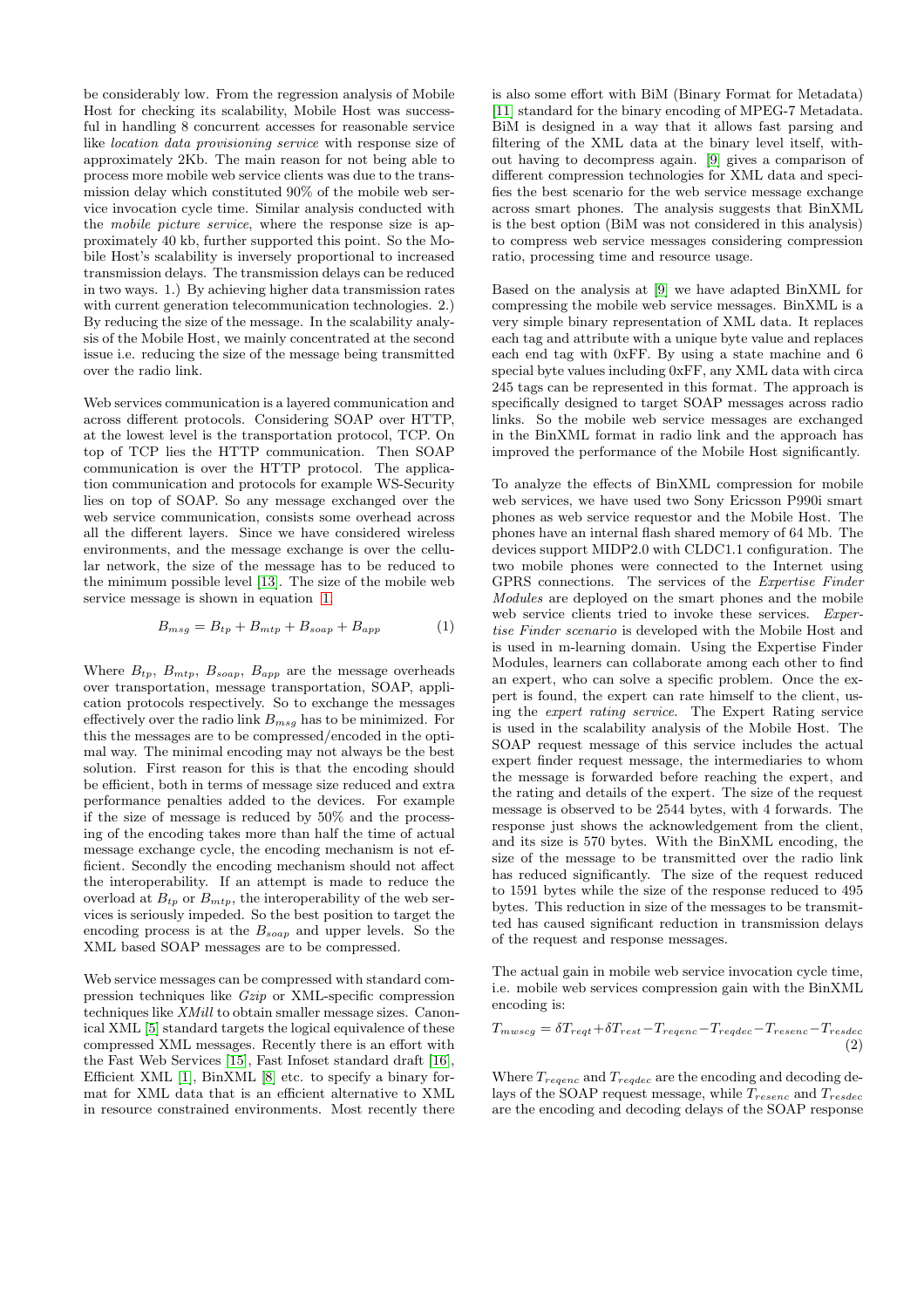

<span id="page-3-0"></span>Figure 2: Comparison of timestamps for the expert rating service with and without BinXML encoding

message, and  $\delta T_{\text{regt}}$ ,  $\delta T_{\text{rest}}$  are the respective reductions in request transmission and response transmission delays.

Figure [2](#page-3-0) shows the comparison of delays in mobile web service invocation cycle, with and without BinXML encoding. From this diagram we can derive that there is approximately 1333 milliseconds (∼15%) gain in performance of the Mobile Host with the BinXML encoding. We could also conclude that the performance gain is directly proportional to the compression gain achieved with the binary encoding. Alternative compression mechanisms can also be verified for the Mobile Host's performance gain, with the architecture we have proposed in this study. As long as  $T_{mwscg}$  value is positive, the compression mechanism is efficient.

But BinXML is not an open standard. Hence not all the messages transmitted over the radio link can be based on this standard. If a client sends an uncompressed message for the Mobile Host, the transmission is not very efficient, even though the Mobile Host can process such a request. In such a scenario a valid mediation framework should be established at the gateway of the mobile operator proprietary networks, helping in encoding/decoding the mobile web service messages to/from XML/BinXML formats sent into the cellular domain.

# 4. MOBILE WEB SERVICES MEDIATION FRAMEWORK (MWSMF)

The Mobile Web Services Mediation Framework (MWSMF) is established as an intermediary between the web service clients and the Mobile Hosts. The mobile web service clients in the Internet can thus invoke the services deployed with the Mobile Host, via the MWSMF. The architecture and the features of the MWSMF are addressed in [\[18\]](#page-6-14). The detailed architecture of the MWSMF includes many Peer to Peer (P2P) concepts and thus beyond the scope of this paper. A perusal of the deployment scenario is recommended for clear understanding of the framework, though the scalability concepts discussed further in this paper does not require such clarity. The mediation framework ensures the QoS of the mobile web service messages and transforms them as and when necessary and routes the messages based on their content to the respective Mobile Hosts. Apart from handling

security and improvements to scalability the QoS provisioning features of MWSMF also includes message persistence, guaranteed delivery, failure handling and transaction support. Enterprise Service Bus (ESB) is the most recent development in enterprise integration domain and a standardsbased ESB solves the integration problems elevated by the MWSMF. Gartner et al. defines enterprise service bus as a new architecture that exploits web services, messaging middleware, intelligent routing, and transformation [\[17\]](#page-6-15). We tried to realize the MWSMF based on ESB technology and implemented the middleware framework using Java Business Integration (JBI) based open source ServiceMix ESB.

ServiceMix by following the JBI architecture supports two types of components - Service Engine Components and Binding Components. Service engines are components responsible for implementing business logic and they can be service providers/consumers. The binding components marshall and unmarshall messages to and from protocol-specific data formats to normalized messages. Thus they allow the JBI environment to process only normalized messages. The normalized message consists of the message content also called payload, message properties or metadata and optional message attachments referenced by the payload. No two components in the framework communicate directly and the messages are exchanged over the Normalized Message Router (NMR). The components are deployed into the framework using spring based XML configuration file. Spring is a lightweight container, with wrappers that make it easy to use many different services and frameworks. Lightweight containers accept any Java Bean, instead of specific types of components [\[20\]](#page-6-16). The configuration uses the WS-Addressing for routing the messages across the components via the normalized message router. WS-Addressing is a specification of transport-neutral mechanisms that allow web services to communicate addressing information. It essentially consists of two parts: a structure for communicating a reference to a web service endpoint, and a set of Message Addressing Properties, which associate addressing information with a particular message.

## 4.1 Components developed for scalability maintenance of the Mobile Host

The following components are developed at the mediation framework for improving the scalability of the Mobile Hosts.

HttpReceiver: The HttpReceiver component receives the web service requests (SOAP over HTTP) over a specific port and forwards them to the Broker component via NMR. The component thus acts as the gateway to the mediation framework and as a proxy for the Mobile Hosts. The component is configured into the mediation framework by adding the following xml chunk to the configuration file.

```
<sm:activationSpec componentName="httpReceiver" ser-
vice="ssn:httpBinding" endpoint="httpReceiver" des-
tinationService="ssn:mwsmfBroker">
<sm:component>
<bean class="org.apache.servicemix.components.http.
HttpConnector">
<property name="host" value="localhost"/>
<property name="port" value="8912"/>
</bean>
```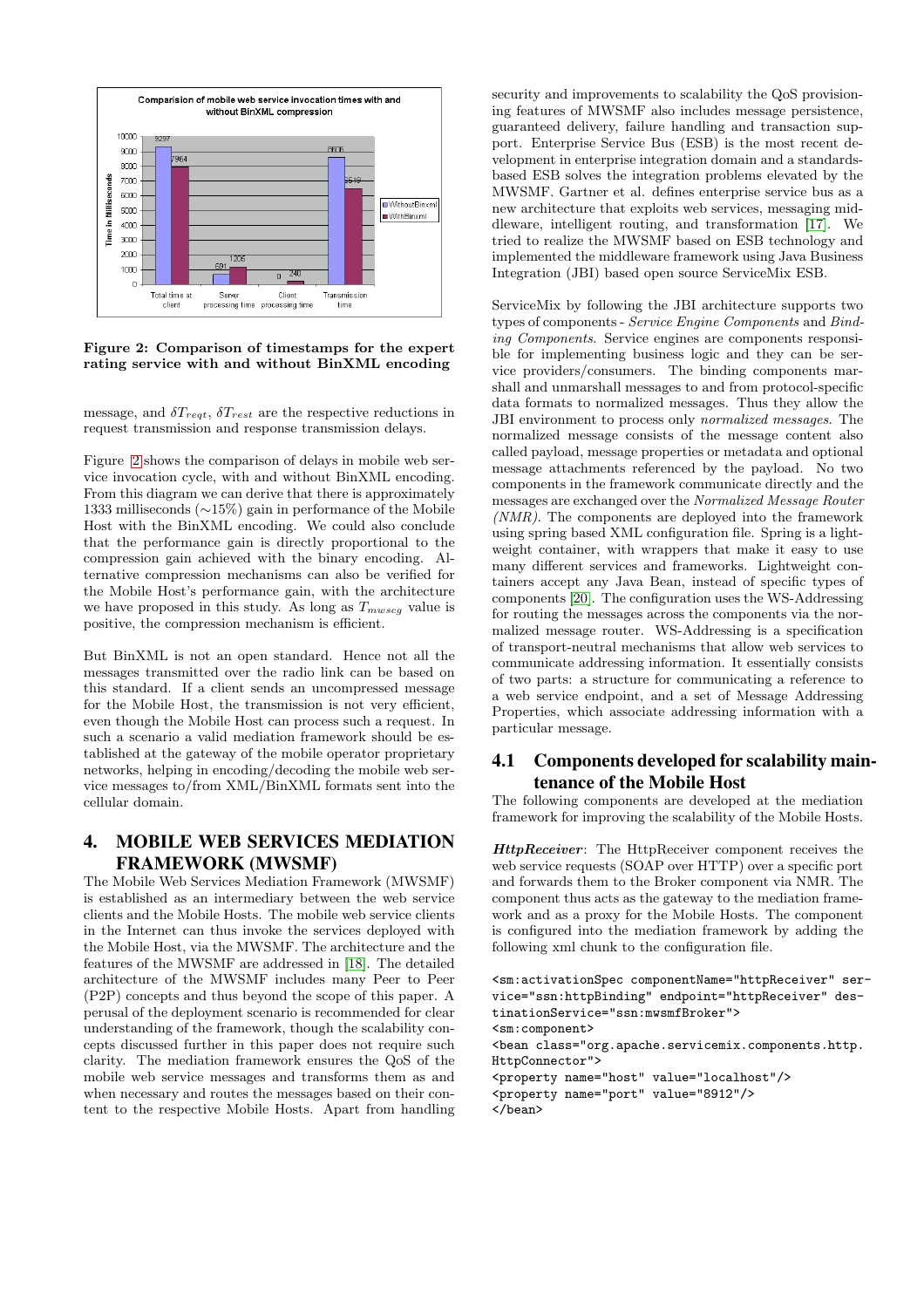The componentName attribute of the activationSpec specifies the name of the component, while service indicates the service name of the proxied endpoint, the endpoint specifies the endpoint name of the proxied endpoint and the destinationService attribute specifies the service name of the target endpoint, here it is the Broker component. The remaining properties of the bean component are specified in the <sm:component> element.

The support for this component is most recently deprecated in ServiceMix and ServiceMix ESB now ships with a JBI compliant HTTP/SOAP binding component named servicemix-http. The component can be used as both a requester and a provider [\[2\]](#page-6-17). The component also has the support for WS-Addressing specification. But as most of the message flow analyses of the MWSMF were conducted by considering the HttpReceiver component, here I still go with the old architecture. ServiceMix is an open source project and currently under rigorous development and hence the modification to the old components and support for new components are quite obvious and regular.

HttpInvoker: The binding component generates a web server request, if the message is a normal HTTP request. The component can also invoke web services by transferring the SOAP messages as HTTP body. The component is developed by us, while evaluating the mediation framework. As discussed already and similar to HttpReceiver component, the HttpInvoker component can theoretically be replaced by servicemix-http binding component.

Broker: This component serves as a hub for all the communication that happens with other components, in the mediation framework. It receives the client-supplied message from the HttpInvoker component and hosts the main integration logic of the mediation framework. In case of the scalability maintenance, the messages received by Broker are verified for mobile web service/BinXML messages. The component also interfaces with other components and provides the result to the client.

BinaryTransformer: The service engine component transforms the mobile web services messages to and from the BinXML format. If the request message is in the XML format it encodes the message to BinXML format and decodes to XML if it receives a BinXML message. The component always acts as a provider and it receives the messages from the Broker.

Apart from the components discussed above, the MWSMF also provides many alternative components that help in providing QoS and discovery for mobile web services deployed with the Mobile Host. For example QoSVerifier, XSLT-Transformer help in maintaining the security of the mobile web services. The mediation framework also provides features like helping in automatic startup of the Mobile Hosts conserving the resources of smart phones and UDDI server for publishing the mobile web services. Further details of the MWSMF are provided at [\[18\]](#page-6-14).

## 4.2 Mobile web service message optimization

Once the MWSMF is established, for improving the scalability of the Mobile Hosts, the components discussed in the previous subsection are deployed with the mediation framework. The messages received by the mediation framework from external clients are compressed using BinXML encoding, and the binary messages are sent over the radio link. The scenario is named as mobile web service message optimization. The message flow of the scenario is shown and numbered in figure [3.](#page-5-0) The service engine components are shown as straight lined rectangles, while the binding components are shown as dashed rectangles.

- 1. The HttpReceiver component receives the mobile web service request or the HTTP Request from the client.
- 2. The HttpReceiver sends the message to the Broker through the NMR
- 3. The Broker examines the message for web service request and transfers the message to HttpInvoker, if it is a normal HTTP request. The Broker transfers the message to the BinaryTransformer component through the NMR, if the message comprises a mobile web service request.
- 4. The BinaryTransformer component BinXML encodes the message and transfers the response message back to the Broker component.
- 5. The Broker component sends the message to the HttpInvoker via the NMR.
- 6. The HttpInvoker generates the request to the Mobile Host by setting the BinXML data to the body of the HTTP message.
- 7. The Mobile Host processes the request using a BinXML adapter and sends the response message back to the HttpInvoker.
- 8. The HttpInvoker sends the response back to the Broker via the NMR.
- 9. The Broker transfers the response to the BinaryTransformer through the NMR.
- 10. The BinaryTransformer decodes the BinXML data to the XML format and transfers the response message back to the Broker component.
- 11. The Broker returns the response to the HttpReceiver component through the NMR.
- 12. The HttpReceiver component returns the response back to the client.

## 5. EVALUATION OF THE MWSMF

Once the mobile web service message optimization was designed and established, the MWSMF was extensively tested for its performance and scalability issues, using load test principles. A huge number of clients were generated for the mediation framework, simulating real-time mobile operator network load. The expert rating service considered in the scalability analysis of the Mobile Host is again considered for the performance evaluation of the MWSMF.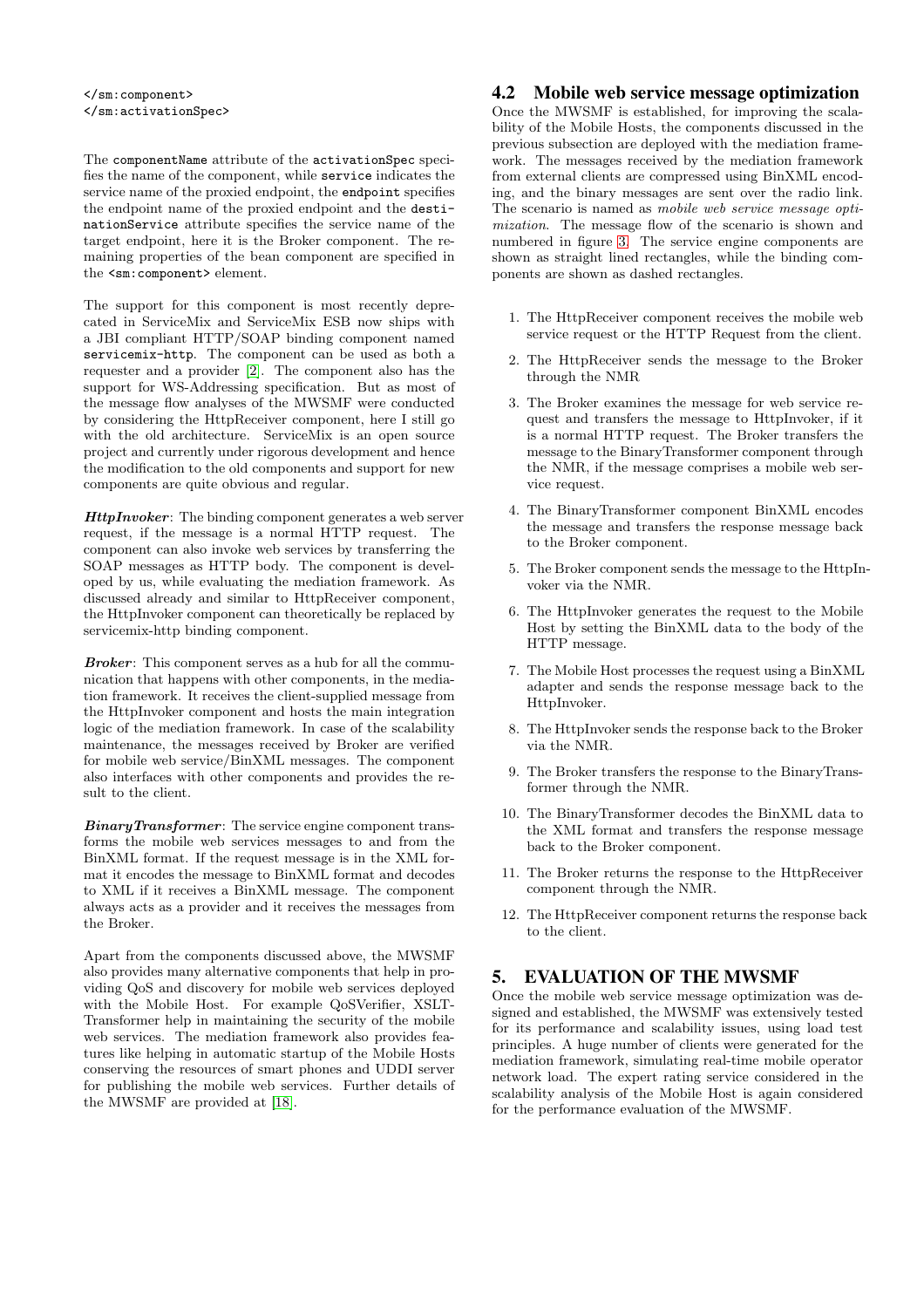

<span id="page-5-0"></span>Figure 3: Message flows in mobile web service message optimization scenario

#### 5.1 Test setup

The prototype of the ServiceMix based mediation framework is established on a HP Compaq nw8240 laptop. The laptop has an Intel(R) Pentium(R) M Processor  $2.00 \text{GHz}$  / 1GB RAM. A java based server was developed and run on the same laptop on an arbitrary port (4444), mocking the Mobile Host. The server receives the expert rating service request from the client and populates the standard response. The response is then BinXML encoded and the compressed response is sent back to the client, in the HTTP response message format. By considering this simple server, we can eliminate the pure performance delays of the Mobile Host and the transmission delays of the radio link, and thus getting the actual performance analysis of the MWSMF. For the load generation we used a Java clone of the popular ApacheBench load generator from WSO2 ESB [\[3,](#page-6-18) [21\]](#page-6-19). The load generator can initiate a large number of concurrent web service invocations simulating multiple parallel clients. The command line executable benchmark.jar also provides a detailed statistics of the invocations, like the number of concurrent request, successful transactions per second, mean of the client invocation times etc. The benchmark.jar and commons-cli-1.0.jar are downloaded to a working directory and are used to simulate huge number of concurrent requests. The following sample shows a command that simulates 200 concurrent clients for the expert rating service with each client generating 10 requests for the same service.

java -jar benchmark.jar -p ExpertRatingRequest.xml n 10 -c 200 -H "SOAPAction: urn:expertRating" -T " text/xml; charset=UTF-8" http://localhost:8912/soap /Service

#### 5.2 Test results



<span id="page-5-1"></span>Figure 4: Average times taken to handle clients under different concurrency levels, at the mediation framework

Figure [4](#page-5-1) shows the time taken for handling a client request under multiple concurrent requests generated for the mediation framework. The mediation framework was successful in handling up to 110 concurrent requests without any connection refusals. Higher numbers of concurrent requests were also possible, but some of the requests failed as the mediation framework generated 'connection refused IO error'. The main reason for this connection refusal is as: The ServiceMix transport is based on blocking code which means that the ESB can handle only as many concurrent requests as the number of threads configured in the system [\[14\]](#page-6-20). Figure [4](#page-5-1) also shows a steady increase in the average time taken for handling a client request with the increase in number of concurrent requests. The figure also shows a sharp decline in the time taken to handle a client after 240 concurrent requests. The decline is because of a large number of failed requests at this concurrency level. More than 300 concurrent requests are not considered as already at this high concurrency level, the number of failed requests is more than 50% of the total requests. The increase in average duration to handle a client is quite normal and the mean duration of handling a single request still remains mostly constant. The mean is calculated considering the performance of the MWSMF over long durations, including parameters like the number of service requests failed. The mean value is in the range 100-150 milliseconds, and it improved slightly with the increase in concurrency levels. This shows the performance of mediation framework is actually improving when there are large numbers of clients to handle.

The results from this analysis show that the mediation framework has reasonable levels of performance and the MWSMF can scale to handling large number of concurrent clients, possible in the deployment scenario addressed in [\[18\]](#page-6-14). This conclusion is also evident from figure [5,](#page-6-21) which shows that the number of transactions handled by the mediation framework per second almost remains steady (in fact growing) even under such heavy load conditions. The mediation framework is successful in handling 6-8 mobile web service invocations per second, with the mobile web service message optimization scenario. The values can significantly grow, when the deployment scenario is established on reasonable servers, with high resource and performance capabilities.